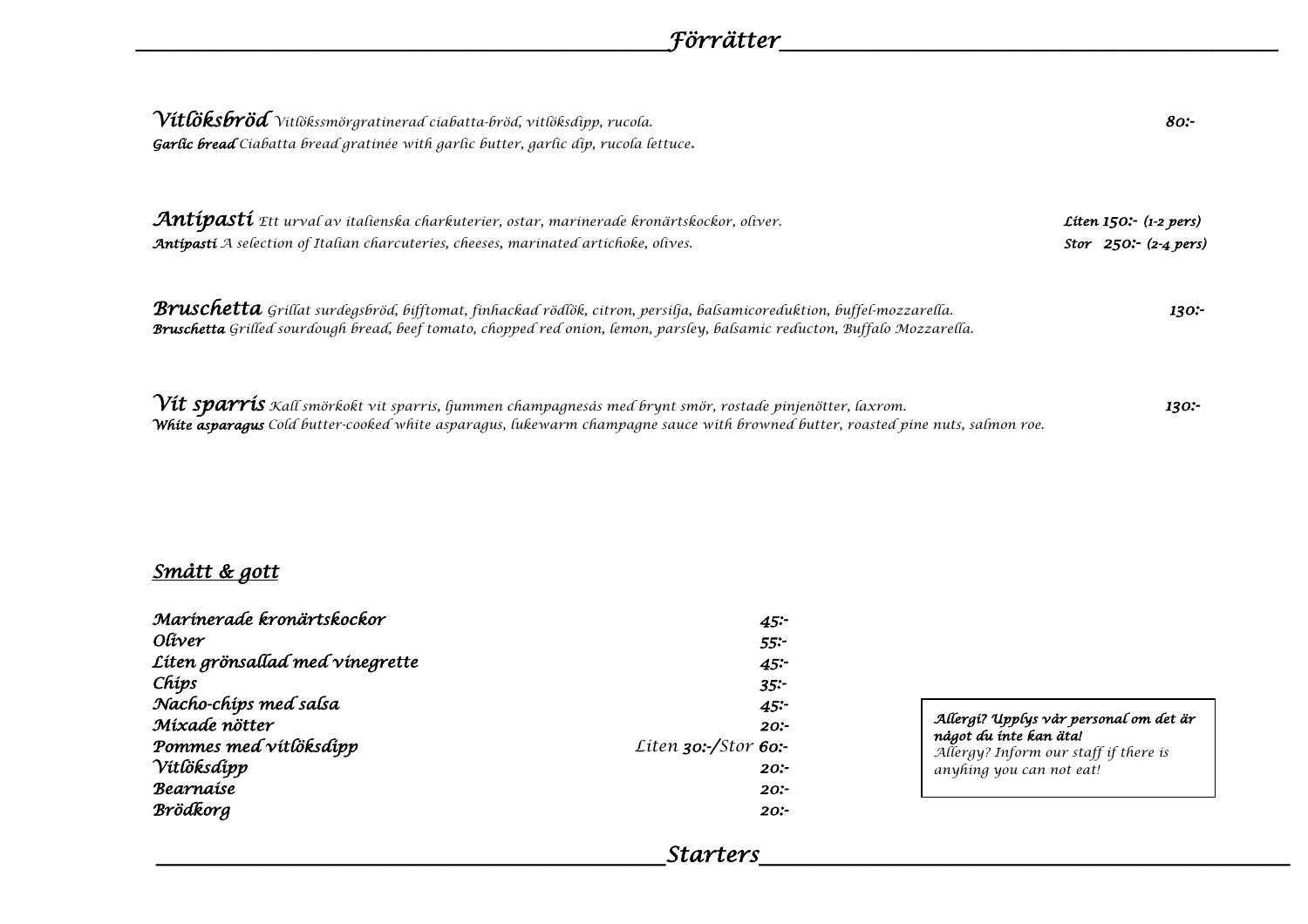| $\bm{Enter}$ (200gr) Grillad entrecôte, ugnsbakad spetskål med ört-paste, potatispuré, picklad shiitakesvamp, bearnaise.<br><b>Entrecôte (200gr)</b> Grilled entrecôte, oven-baked pointed cabbage with herb paste, potatoe puree, pickled shiitake mushrooms, bearnaise.                                          |                             | 395:-         |
|--------------------------------------------------------------------------------------------------------------------------------------------------------------------------------------------------------------------------------------------------------------------------------------------------------------------|-----------------------------|---------------|
| $\mathcal W$ ag $\mathsf{yu}$ $\mathsf{rygg}$ bíff $\,$ (Japan) (obs begränsat antal)<br>Wagyu serveras med fransk potatissallad, picklad shiitakesvamp, bearnaise.<br>Wagyu sírloín steak (Japan) (note limíted number)<br>Wagyu served with French potato salad, pickled shiitake mushrooms, bearnaise           | $200 \text{gr}$<br>$100$ gr | 850:<br>600:- |
| Torskrygg $p$ íllslungad potatís, kräftstjärtar, sandefjordsås med gräslök och laxrom, citron.<br>Cod loin dill-thrown potatoes, crayfish tails, butter sauce with chives and salmon roe, lemon.                                                                                                                   |                             | $315$ :       |
| Marínerad laxfjäríl Dillslungad potatis, sparrisbroccoli, picklad shiitakesvamp och fänkål,<br>champagnesås med brynt smör och laxrom, dill.<br>Marinated butterflied salmon Dill-thrown potatoes, broccolini, pickled shiitake mushrooms and fennel,<br>champagne sauce with browned butter and salmon roe, dill. |                             | 285:          |
| Pasta fruttí dí mare Tomatsås, lax, torsk, kräftstjärtar, laxrom, parmesan, rucola.<br>Pasta fruttí di mare Tomato sauce, salmon, cod, crayfish tails, salmon roe, parmesan, rucola lettuce.                                                                                                                       |                             | $265$ :       |
| $\emph{Steaks}$ a $\emph{m4}$ v $\emph{ic}$ h $\emph{p}$ å grillat surdegsbröd, flankstek, tryffelmajonäs, picklad rödlök, krispsallad, vitlöksdipp, pommes frites.<br>Steaksandwich on grilled sourdough bread, flank steak, truffle mayonnaise, pickled red onion, crispy salad, garlic dip, french fries.       |                             | 260:-         |

# \_\_\_\_\_\_\_\_\_\_\_\_\_\_\_\_\_\_\_\_\_\_\_\_\_\_\_\_\_\_\_\_\_\_\_\_\_\_\_\_\_\_\_\_\_\_*Maincourse*\_\_\_\_\_\_\_\_\_\_\_\_\_\_\_\_\_\_\_\_\_\_\_\_\_\_\_\_\_\_\_\_\_\_\_\_\_\_\_\_\_\_\_\_\_\_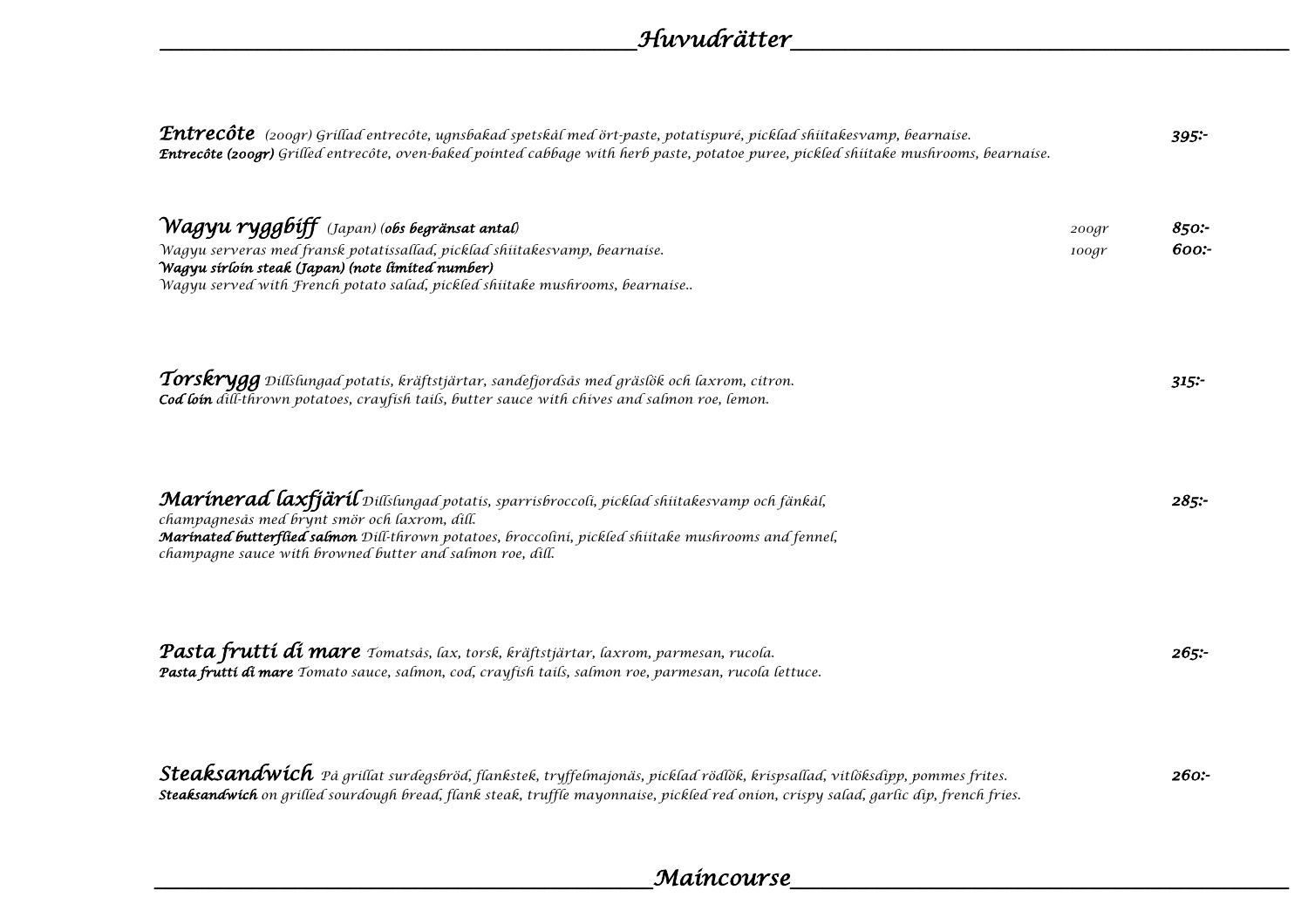| $Sparr$ ís- $r$ ís $otto$ Grön sparrisrisotto, grillad vit sparris, parmesan. (Vegansk minus parmesan)<br>Asparagus Risotto Green asparagus risotto, grilled white asparagus, parmesan cheese. (Vegan minus parmesan cheese)                                                                                                                                             | 215:    |
|--------------------------------------------------------------------------------------------------------------------------------------------------------------------------------------------------------------------------------------------------------------------------------------------------------------------------------------------------------------------------|---------|
| Grappas Caesarsallad Grappas Caesarsallad med glaserad kycklingfilé, romansallad, rucola, rödlök, soltorkade tomater,<br>parmesan, bacon, Caesardressing, cocktailtomater, krutonger.<br>Grappas Caesar salad with glazed chicken, roman lettuce, rucola lettuce,red onion, sun-dried tomatoes, parmesan cheese, bacon,<br>Caesar dressing, cocktail tomatoes, croutons. | $235 -$ |
| Pízza Margheríta Tomatsàs, mozzarella, rucola, parmesan.<br>Pízza Margheríta Tomato sauce, mozzarella, rucola lettuce, parmesan.                                                                                                                                                                                                                                         | $175 -$ |
| Pízza Coppa dí Parma Tomatsås, mozzarella, Coppa di Parma, cocktailtomater, mozzarella, olivolja, rucola, parmesan.<br>Pízza Coppa di Parma Tomato sauce, mozzarella, Coppa di Parma, cocktail tomatoes, mozzarella, olive oil, rucola lettuce, parmesan.                                                                                                                | $225$ : |
| Pízza Bacon & lönnsírap Tomatsås, bacon, lönnsirap, kronärtskockor, grillad paprika, mozzarella, rucola, parmesan.<br>Pízza Bacon & Maple Syrup Bacon, maple syrup, artichoke, grilled peppers, mozzarella cheese, rucola lettuce, Parmesan cheese.                                                                                                                      | 225     |
| Pízza Bíanco Cream fraíche, chèvré-ost, pinjenötter, cocktailtomater, rucola, parmesan.<br>Pízza Bíanco Cream fraíche, chèvre cheese, pine nuts, cocktail tomatoes, rucola lettuce, parmesan.                                                                                                                                                                            | 225:    |